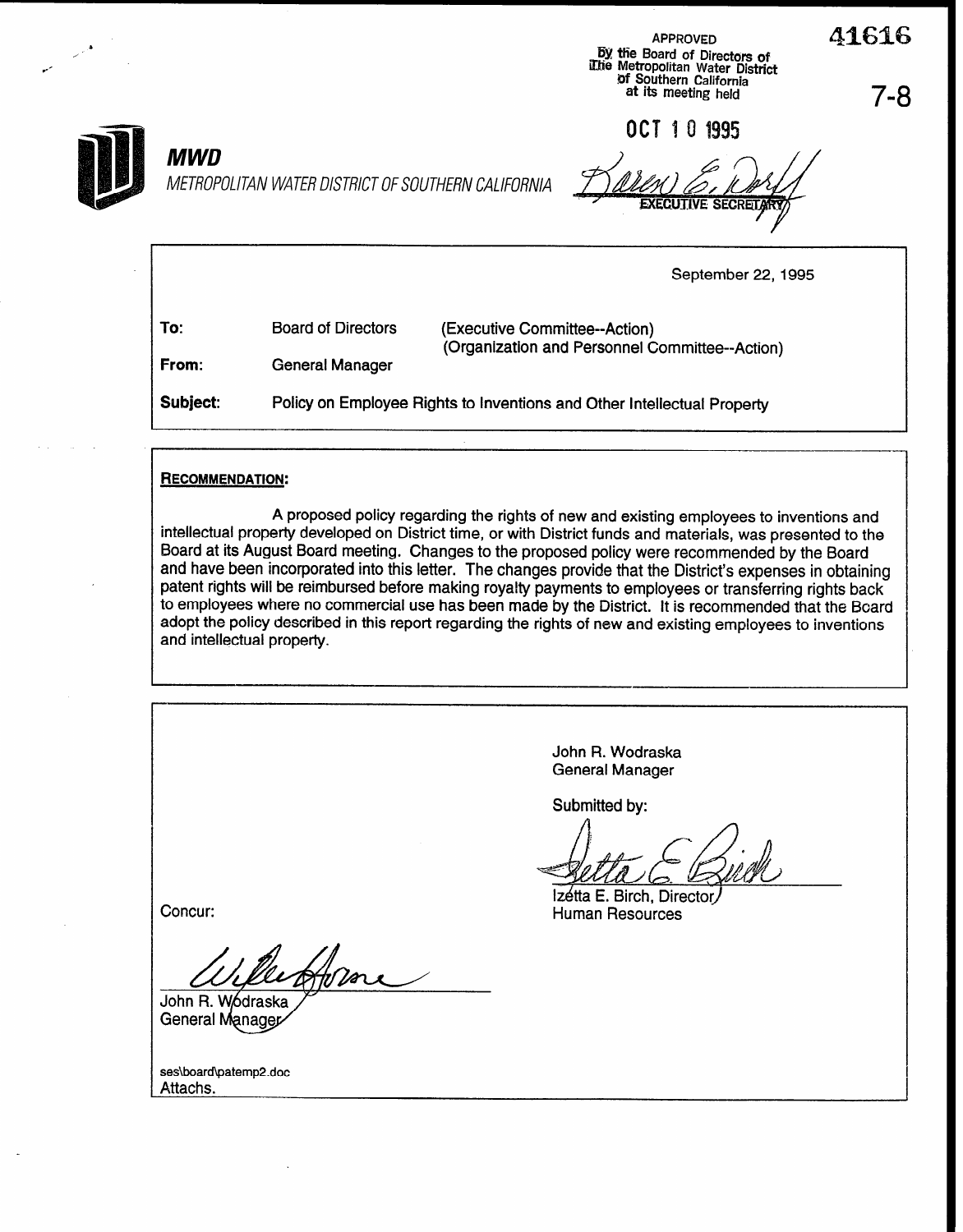#### EXECUTIVE SUMMARY:

.The District currently. has no formal policy concerning rights to inventions and other intellectual property developed with District funds or by District employees. It was proposed that the District adopt a policy on these matters to enable it to commercially exploit inventions. This policy is in accord with the recommendation of the Blue Ribbon Task Force that the District adopt a policy on intellectual property rights and be more aggressive in controlling the use of technology, equipment, or other know-how that District employees or consultants develop. It is hoped that moneys developed from the exploitation of inventions will offset the loss in funding which is expected from cutbacks for research projects by the federal government and other sources.

A formal policy concerning the rights to inventions and intellectual property developed on District time or with District funds or materials was proposed at the August Board meeting. The Board indicated that it was in agreement with the general concepts of the proposed policy, but changes were requested with regard to certain details. The policy and employee agreement are now in a more formal form and have been revised to provide that employees assign all rights to inventions to the District in return for the right to three (3) percent of the net proceeds paid to the District from the commercial exploitation of an invention. Net proceeds is defined as the amount the District receives from the exploitation of an invention after the District has deducted the costs it has incurred to obtain the patent rights to the invention. Similarly, where an employee exercises an option to regain such rights which the District has not commercially sought to exploit, the employee is required to reimburse the District for any costs the District has incurred to obtain, or to seek to obtain, patent rights. Finally, although by law, the Districi already owns the copyrights to writings made on District time or with District funds or materials, the policy and agreement reaffirm that all such copyrights belong to the District.

#### DETAILED REPORT:

The District has had no formal policy concerning rights to inventions developed with the use of District funds, time or materials. Under the applicable law, this means that the patent rights to an invention are usually held by the individuals, either District employees or consultants, who created the invention, with the District holding a shop-right to use the invention, free of charge, for its own purposes.

At the August Board meeting, it was proposed that the District adopt a policy on intellectual property rights. Under this policy, the District will own all patent rights to inventions and be in a position to direct the commercial exploitation of inventions. This policy should also encourage employees to be more aware of the possibilities of commercial development of technical ideas by providing them with a percentage interest in the proceeds from an invention. Attention has focused on adopting such a policy because of two recent events. First, the Final Report of the District's Blue Ribbon Task Force recommended that the District "adopt a more aggressive policy concerning the use of technology, equipment, or other know-how that it develops with its own funds." The Blue Ribbon Task Force pointed out that, under the current situation, the District is unable to stimulate technology development or provide for the exploitation of a technology. Secondly, funding for research from federal, state, and other agencies has become more and more difficult to obtain. Moneys generated from inventions developed with the use of District funds, time or materials can help to fund further District research activities.

In order to help the District develop a policy for intellectual property matters, the District hired the law firm of Sheldon & Mak, a Pasadena firm specializing in intellectual property matters. A review of the District's practices by this law firm revealed that the District, through its employees and consultants, is engaged in many research activities which miqht lead to valuable intellectual property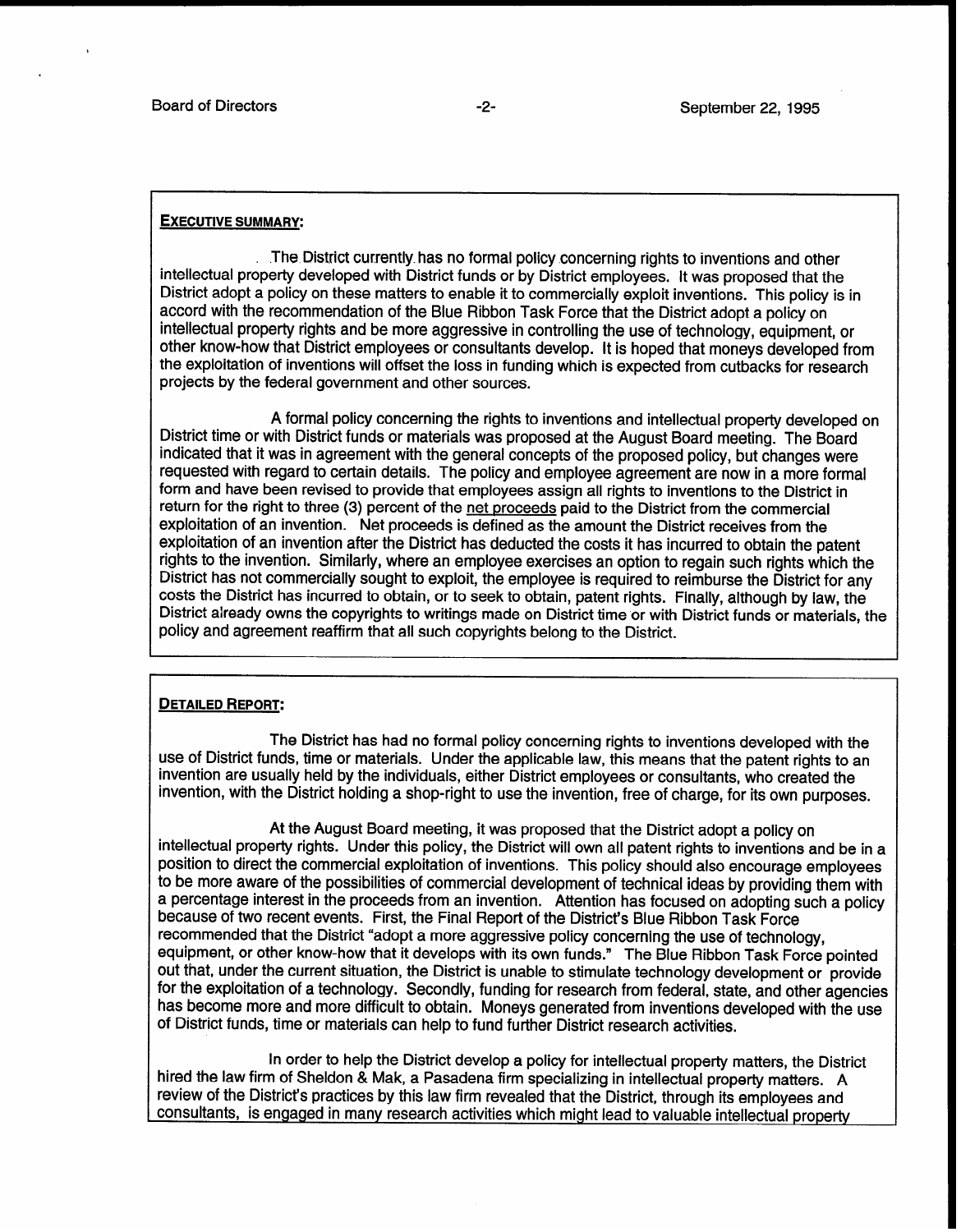rights in the future. Based on recommendations from Sheldon & Mak, the District has already begun inserting provisions in its consulting contracts providing for the appropriate protection of the District with regard to intellectual property rights developed by the consultant while working for the District. It is now proposed to complete this review.by the adoption of the component relating to employees.

At its August meeting, the Board indicated that it was in agreement with the general concepts of the proposed policy, but changes were requested with regard to certain details and the proposed form of agreement to be signed by new employees, current employees in a position to develop an invention, and other current employees wishing to sign the agreement. Under the agreement proposed in August, employees were to assign all rights to inventions to the District in return for a share of the proceeds paid to the District from the commercial exploitation of an invention. The share of the proceeds for the employees was to be set forth in a policy to be adopted by the District. The policy submitted with the August letter proposed that employees receive three percent of the gross revenues paid to the District from the commercial exploitation of the invention. Also, employees had the right to regain the rights to an invention if the District failed to begin commercial exploitation of the invention within a defined five year period. Pursuant to the revised policy and agreement, in return for the assignment of intellectual property rights, the District will pay employees three (3) percent of the net proceeds paid to the District from the commercial exploitation of an invention. Net proceeds is defined as the amount the District receives from the exploitation of an invention after the District has deducted the costs the District has incurred to obtain patent rights. Also, in the event the District fails to begin commercial exploitation of an invention within the five year period, an employee can regain the patent rights to the invention if the employee reimburses the District for any costs the District has incurred to obtain these rights. All releases of rights back to employees are subject to the District's retention of a shop-right in the invention, under which the District is free to use the invention, royalty free, for its own in-house purposes. Finally, although by law, the District already owns the copyrights to writings made on District time or with District funds or materials, the policy and agreement reaffirm that all such copyrights belong to the District. Copies of the proposed District policy and agreement on employee intellectual property rights are attached to this letter as Attachments 1 and 2.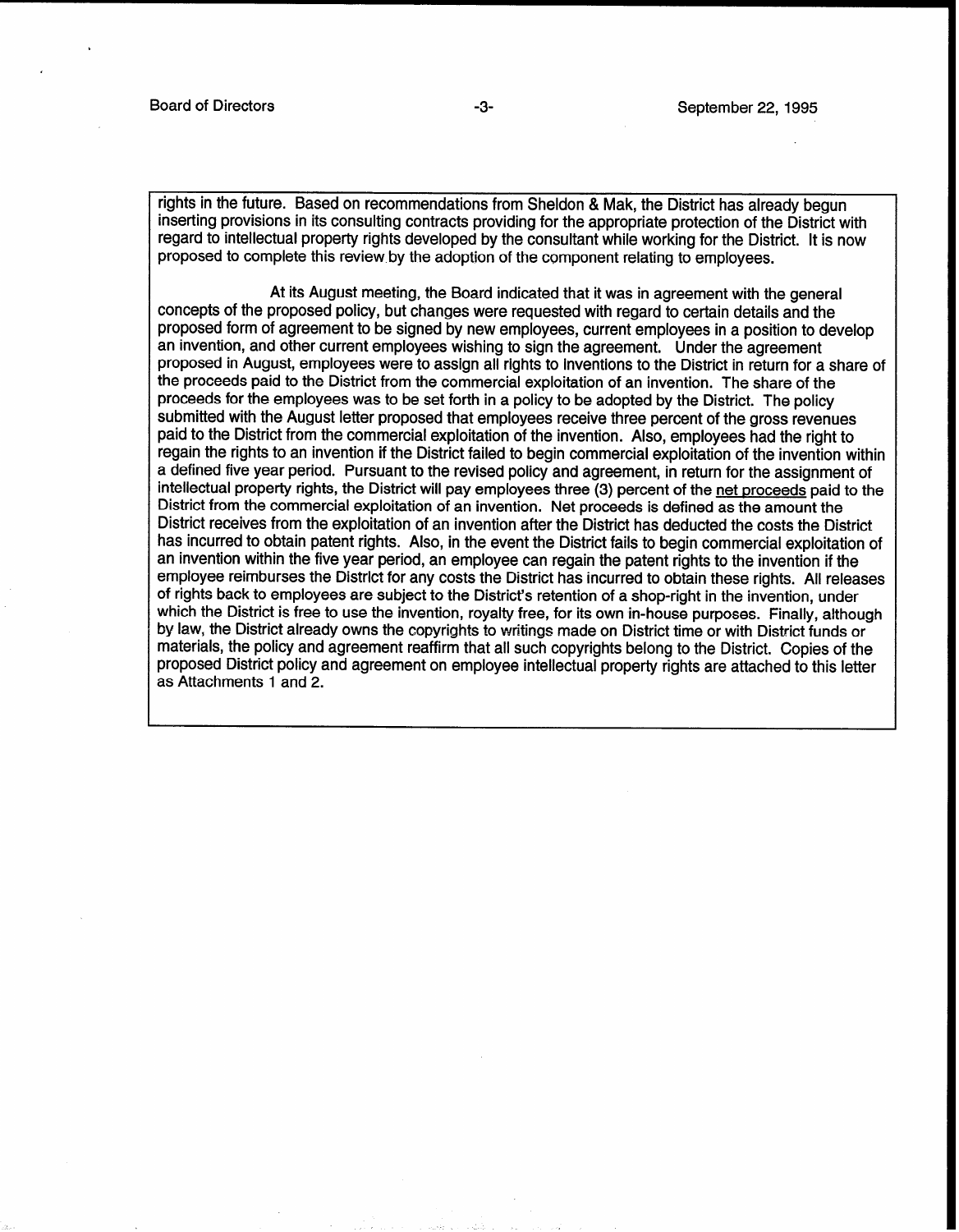. All  $41616$ 

### **ATTACHMENT 1**

# POLICY REGARDING INTELLECTUAL PROPERTY RIGHTS AND EMPLOYEES

The District is adopting this policy on intellectual property rights to enable the District to commercially exploit the use of District inventions and other intellectual property developed on District time or with District funds and materials. In return for assigning all patent rights, copyrights and other intellectual property rights to the District, and in recognition of the contribution of employees to the development of the invention, employees shall receive a percentage of any proceeds received by the District from the sale or licensing of the invention, pursuant to the provisions set forth below:

A. All new employees shall sign the Intellectual Property and Secrecy Agreement attached to this policy. Division heads shall also request that existing employees in a position to develop an invention sign this agreement. Other employees may sign this agreement if they wish.

9. For the purposes of this policy, a "District invention" includes all inventions and works conceived by an employee, either alone or with others, during the term of the employee's employment by the District. Exceptions are inventions or works for which no equipment, supplies, facility or trade secret information of the District was used in the conception and/or development thereof and which were developed entirely on the employee's own time, and (a) which do not relate (1) to District business or (2) to the District's actual or demonstrably anticipated research or development, or (b) which do not result from any work performed by employee for the District. An invention includes any written or unwritten idea related to the District's business or developed with District time and/or resources, whether reduced to practice or not and whether or not patentable, copyrightable or otherwise protectable.

C. The following procedure shall be followed for inventions developed by an employee which has signed the Intellectual Property and Secrecy Agreement:

1. The employee shall promptly notify his or her supervisor of the invention on the appropriate invention disclosure form provided by the District, and cooperate with the District in the execution of all documents and in the performance of all reasonable acts deemed necessary or desirable by the District to protect the District's rights to the invention.

2. The District, at its option, may assume responsibility for any costs associated with acquiring a patent for a District invention and for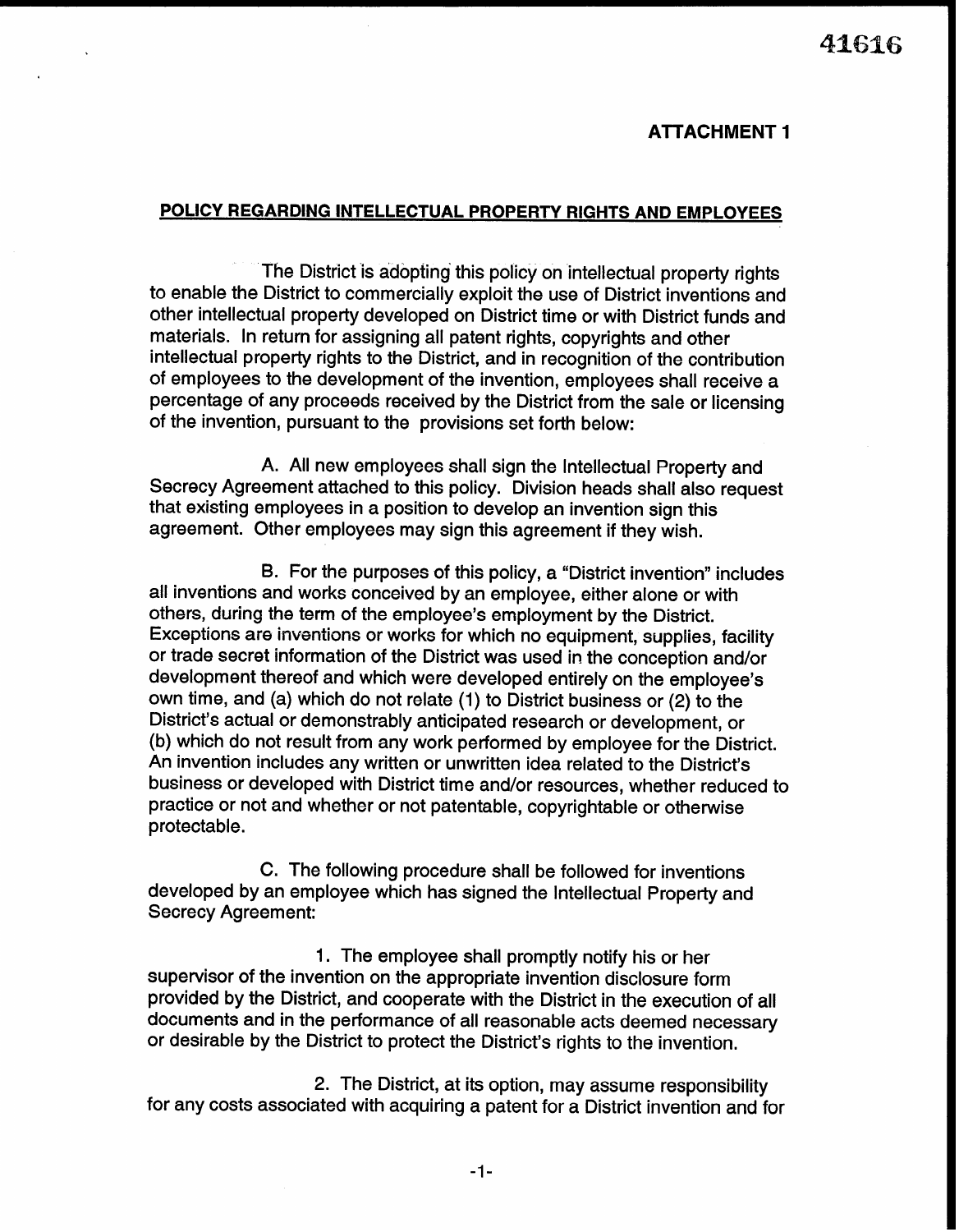any commercial exploitation of a District invention. "Commercial exploitation" means deriving revenues from the sale or licensing of the invention to third parties not associated with the District.

3. The District shall pay employees who develop a District invention subject to this policy three (3) percent of the net proceeds paid to the District as a result of the commercial exploitation of the invention. For the purposes of this policy, "net proceeds" is defined as the amount the District receives from the commercial exploitation of an invention after the District has deducted the costs it has incurred to obtain the patent rights to the invention. In the event the invention has been developed by more than one employee subject to this policy, this amount shall be shared equally by these employees.

4. An employee may file a written request that the District release a District invention conceived by the employee back to the employee for commercial exploitation. The District agrees to promptly consider and grant the request unless the District has a bona fide intention to begin commercial exploitation of the invention within 5 years of the date of the request. The District shall only release the District's rights to an invention if the employee agrees to reimburse the District, upon terms agreed to at the time of the release, for all costs that the District has incurred to obtain, or to seek to obtain, patent rights to the invention. If the District fails to begin commercial exploitation of a District invention within five years after an employee's initial request for a release of a District invention, title to the invention shall transfer back to the employee if the employee agrees to reimburse the District, upon terms agreed to at the time of the release, for all costs that the District has incurred to obtain, or to seek to obtain, patent rights to the invention. All releases of District inventions back to employees are subject to District's retention of a "shop right" in the invention, under which the District is free to use the invention, royalty free, for its own in-house purposes.

D. Under existing law, copyrights for works of authorship prepared for the District, either alone or with others on District time and/or with District assets are owned by the District. Under this policy employees are asked to acknowledge and confirm the District's ownership of these copyrights to avoid any confusion or misunderstanding on this issue. "Works of authorship" include works fixed in any tangible medium of expression, now known or later developed from which they can be perceived, reproduced, or otherwise communicated, either directly or with the aid of a machine or device. Works of authorship include literary works, musical works, dramatic works, pantomimes and choreographic works, pictorial, graphic and sculptural works, motion pictures and other audiovisual works, sound recordings and architectural works.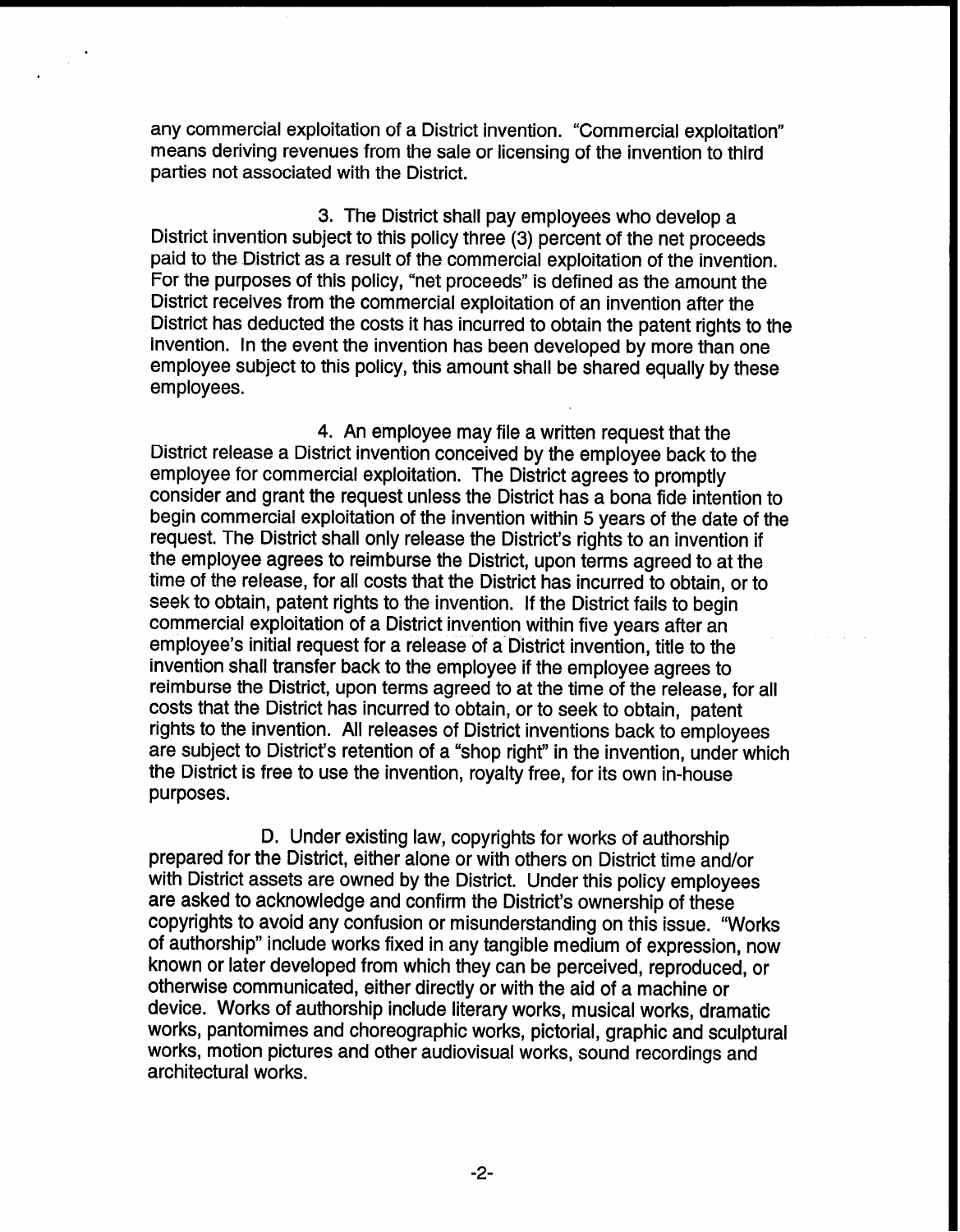### ATTACHMENT 2

## EMPLOYEE INTELLECTUAL PROPERTY AND SECRECY AGREEMENT

.

The undersigned individual (hereinafter "Employee") and The Metropolitan Water District of Southern California (hereinafter "District"), a public agency formed pursuant to the laws of the State of California, do hereby contract for themselves, their successors, assigns and personal representatives, and agree as follows:

1. All District inventions shall be and are, to the extent of Employee's participation therein, the sole property of the District. "District inventions," as that term is used in this Agreement, includes all inventions and works conceived by Employee, either alone or with others, during the term of Employee's employment by the District. Exceptions are inventions or works for which no equipment, supplies, facility or trade secret information of the District was used in the conception and/or development thereof and which were developed entirely on Employee's own time, and (a) which do not relate (1) to District business or (2) to the District's actual or demonstrably anticipated research or development, or (b) which do not result from any work performed by Employee for the District. Also excepted are all other inventions which are deemed under applicable law to be not proper subject matter for assignment to the District under this Agreement.

2. Employee hereby assigns and agrees to assign to the District all right, title and interest in and to District inventions. Employee further agrees that he or she will cooperate in the execution of all documents and in the performance of all reasonable acts deemed necessary or desirable by the District to protect its rights as defined herein. All reasonable expenses in connection with the foregoing shall be borne by the District.

3. As used in this Agreement, the word "invention" includes any written or unwritten idea related to the District's business or developed with District time and/or resources, whether reduced to practice or not and whether or not patentable, copyrightable or otherwise protectable. Also, "information" may be written or not, and includes not only reports of all kinds, but also patent applications, copyright applications, drawings, contracts, letters, recordings, photographs, computer programs, computer databases and all copies and abstracts thereof.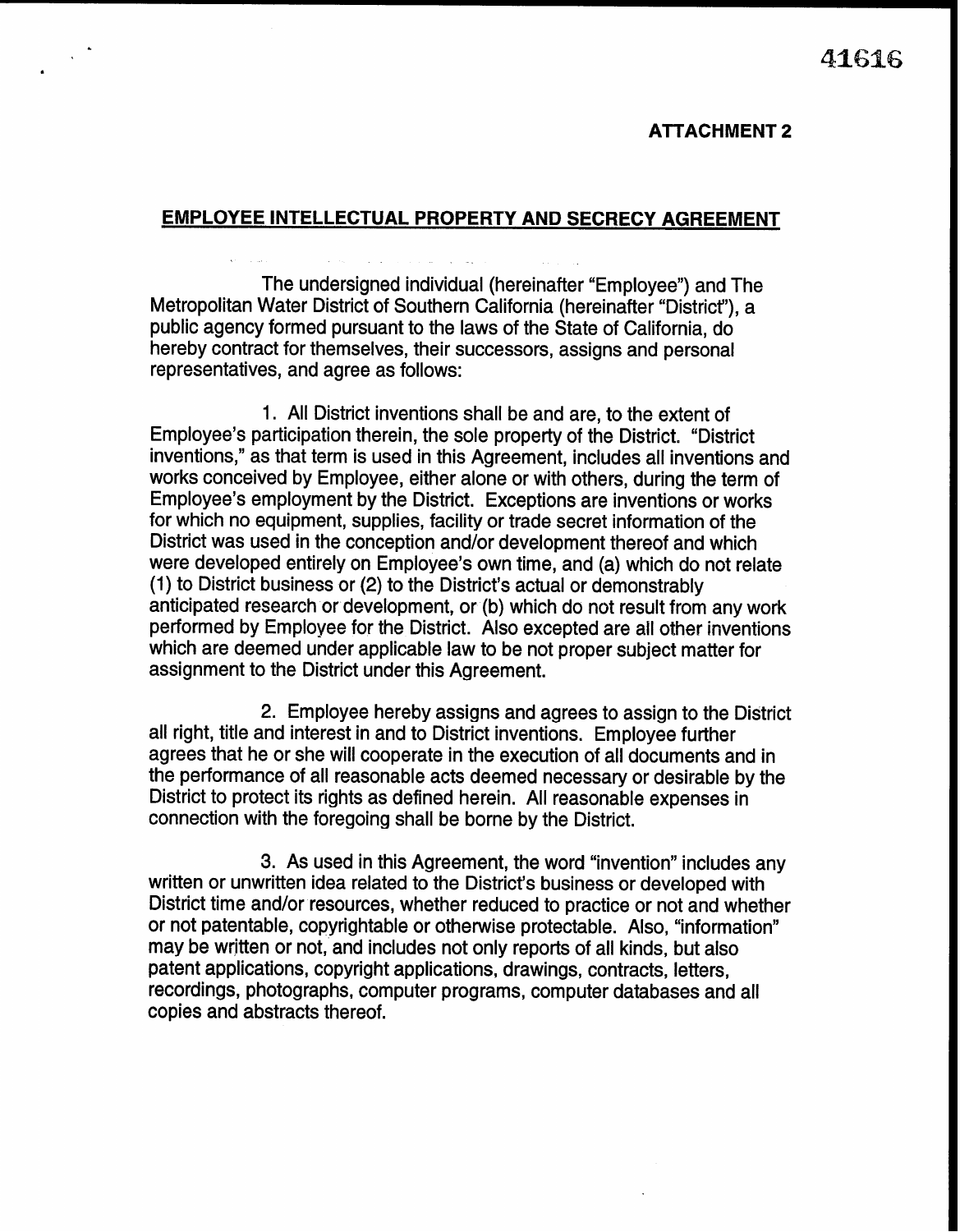4. Should the District, in its sole discretion, attempt to patent and/or commercially exploit inventions assigned to the District by Employee pursuant to this Agreement, the District shall be responsible for the costs associated with obtaining such patent and for such commercial exploitation. The District agrees to pay Employee three (3) percent of the "net proceeds" paid to the District from the commercial exploitation of an invention, unless the invention has been developed-by more than one District employee entitled to payment for an invention, in which case said amount shall be shared equally by these employees. For the purpose of this agreement, "net proceeds" is defined as the amount the District receives from the commercial exploitation of an invention after the District has deducted the costs the District has incurred to obtain the patent rights to the invention. The term "commercial exploitation" means deriving revenues from the sale or licensing of the invention to third parties not affiliated with the District.

 $\star$ 

5. The District further agrees that an Employee can request that the District release the patent rights to a District invention conceived by Employee back to Employee where the District has no bona fide intention to begin commercial exploitation of the invention. The District shall promptly consider and grant such request unless the District has a bona fide intention to begin commercial exploitation of the invention within five years. The District shall only release the District's rights to an invention if Employee agrees to reimburse the District, upon terms agreed to at the time of the release, for all costs that the District has incurred to obtain, or to seek to obtain, patent rights to the invention. If the District fails to begin commercial exploitation of a District invention within five years after Employee's initial request for release of the District's patent rights to an invention, title to the invention shall be transferred back to Employee if Employee agrees to reimburse the District, upon terms agreed to at the time of the release, for all costs that the District has incurred to obtain, or to seek to obtain, patent rights to the invention. All releases of patent rights to District inventions back to Employee are subject to the District's retention of a "shop right" in the invention, under which the District is free to use the invention, royalty free, for its own in-house purposes.

6. All "District Information" (i.e. non-public domain information relating to District business whether developed by the District or received from a third party) is acknowledged to be the sole property of the District, and Employee confirms and grants all right to possession of, and title to, all such District information and all documents and other media containing such District information to the District. Employee agrees not to use or disclose to others, except as authorized by the District or as required by law, any District invention or District information. Employee acknowledges, confirms and grants that all copyright rights for any works of authorship prepared for the District, either alone or with others, on District time and/or with District assets belong to the District. "Works of authorship" include works fixed in any tangible medium of expression, now known or later developed from which